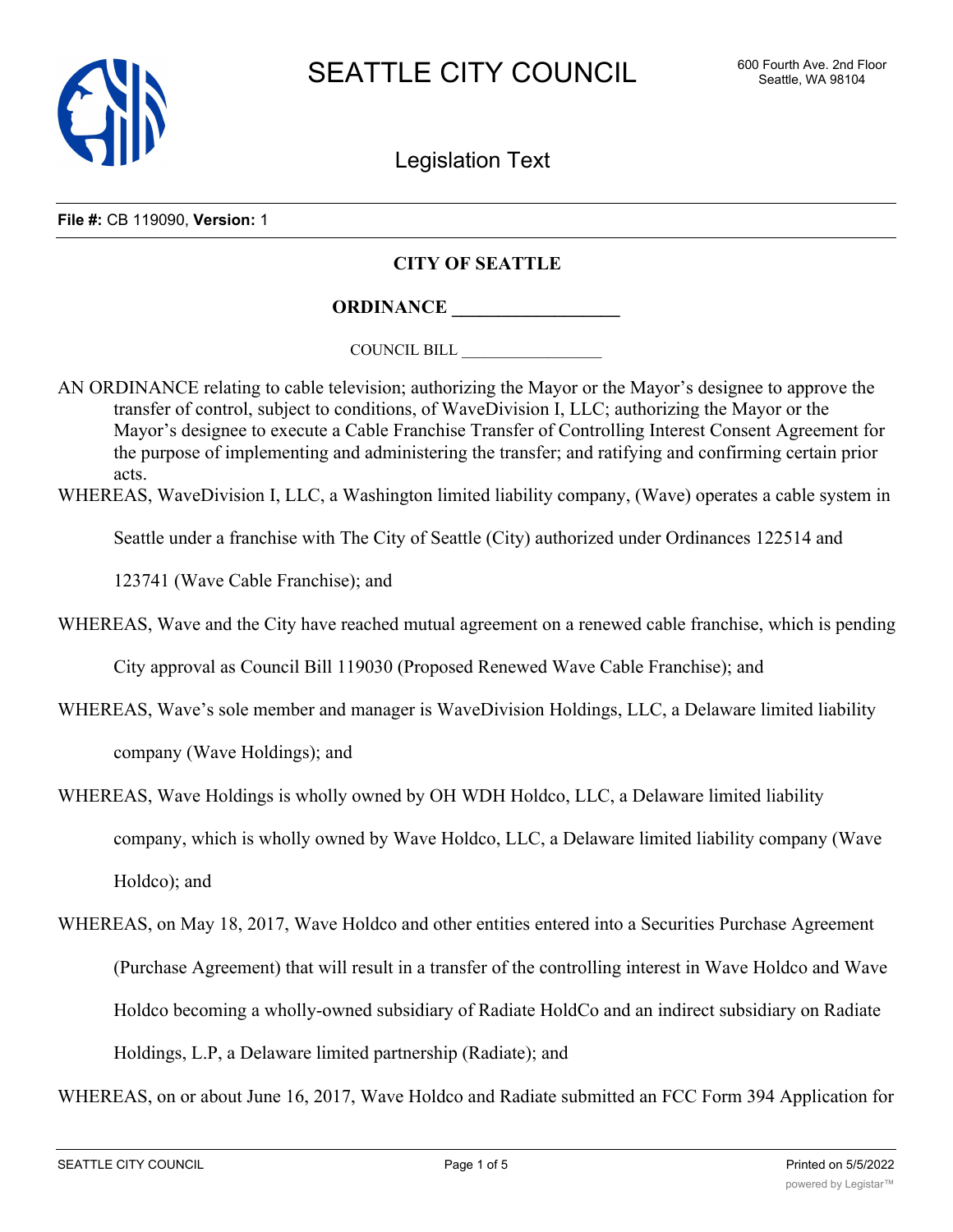Franchise Authority Consent to Change of Control or Transfer of Control of Cable Television Franchise with the City (Application), seeking the City's consent to the proposed transfer of a controlling interest; and

- WHEREAS, pursuant to Section 14 of the Wave Cable Franchise, and Seattle Municipal Code (SMC) subsection 21.60.110.A, any sale, transfer, or fundamental corporate change of or in a grantee of a cable franchise, including, but not limited to, a fundamental corporate change in the grantee's parent corporation or entity having a controlling interest in the grantee's assets, requires the approval of the City; and
- WHEREAS, the transactions contemplated by the Purchase Agreement constitute a transfer pursuant to SMC 21.60.110.A; and
- WHEREAS, pursuant to 47 U.S.C. Section 537, the City has 120 days to act upon a request for approval of a transfer after receipt of a completed application unless an agreement is reached to extend the date; and
- WHEREAS, the City has received information sufficient to make a determination regarding the Application; and
- WHEREAS, the City has determined that the proposed transfer is not contrary to public interest or federal, state, or local law; and
- WHEREAS, Wave and Wave Holdings have agreed to enter into a Cable Franchise Transfer of Controlling Interest Consent Agreement with the City (Consent Agreement), in substantially the form attached to this ordinance as Exhibit A, which requires them to comply with the terms of the Cable Franchise, the Proposed Renewed Wave Cable Franchise, and the proposed letter of agreement negotiated during the cable franchise renewal process (Letter of Agreement), and to otherwise continue to operate the cable system in a manner that benefits the residents of the City; and
- WHEREAS, Wave will continue to be the grantee under the Wave Cable Franchise and the Proposed Renewed Wave Cable Franchise and is not seeking any modification of the terms and conditions of the Proposed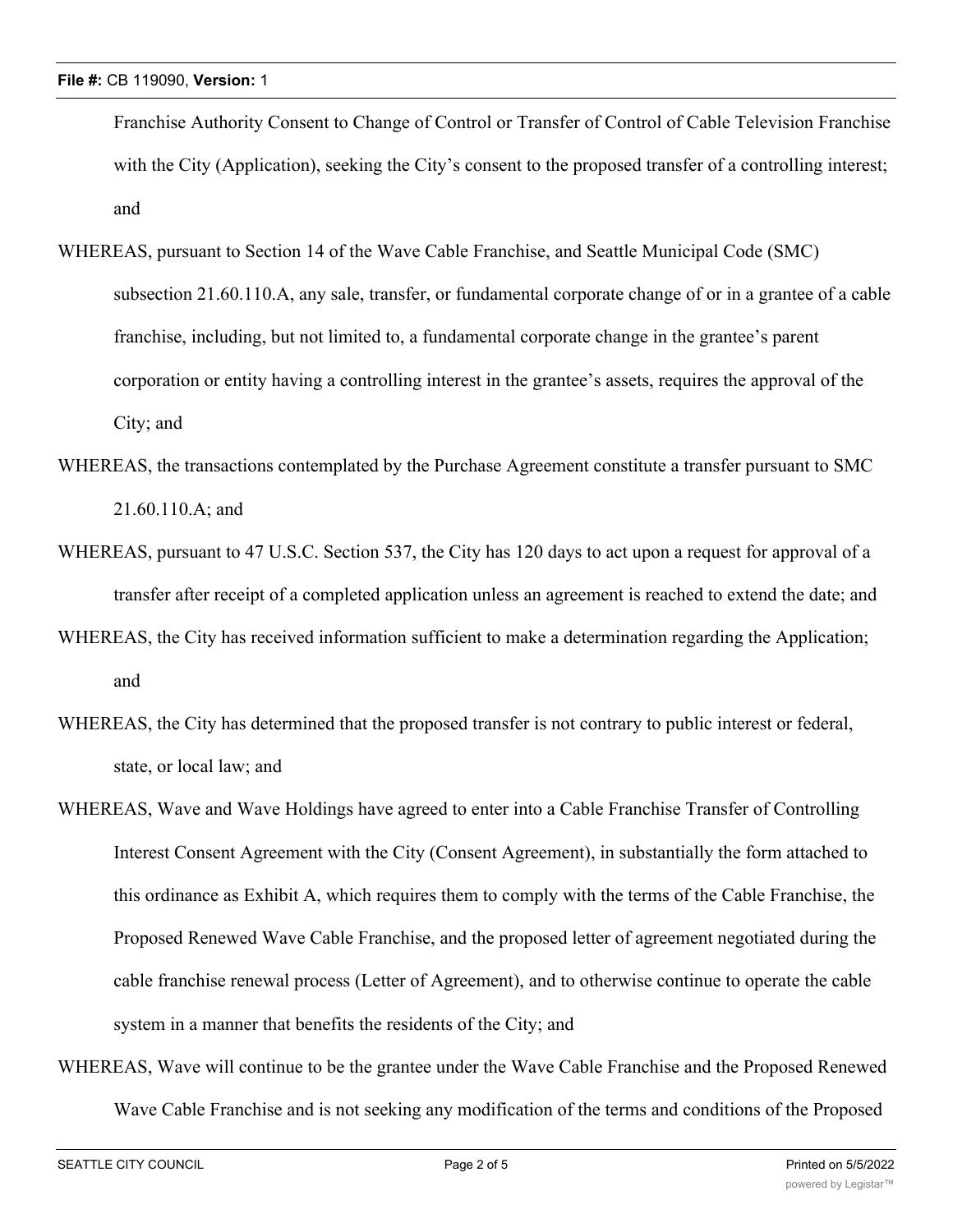Renewed Wave Cable Franchise in connection with the transfer; and

- WHEREAS, Wave has agreed to comply fully with all provisions of the Wave Cable Franchise and the Proposed Renewed Wave Cable Franchise, to honor the terms of the Letter of Agreement, and to meet or exceed all applicable and lawful federal, state, and local requirements including, but not limited to, those relating to franchise fees, customer service, and technical standards; and
- WHEREAS, the Proposed Renewed Wave Cable Franchise and the Letter of Agreement are attached as Attachments 1 and 2 to the Consent Agreement; and
- WHEREAS, Wave Holdings has agreed to guarantee the performance of Wave under the Wave Cable Franchise and the Proposed Renewed Wave Cable Franchise, and will continue to be the guarantor under the Wave Cable Franchise and the Proposed Renewed Wave Cable Franchise; and

NOW, THEREFORE,

## **BE IT ORDAINED BY THE CITY OF SEATTLE AS FOLLOWS:**

Section 1. The Mayor, or the Mayor's designee, is authorized to execute the Cable Franchise Transfer of Controlling Interest Consent Agreement (Consent Agreement) in substantially the form attached to this ordinance as Exhibit A, and to take such further action as may be necessary to implement the Consent Agreement.

Section 2. If the transaction or transactions that are the subjects of this ordinance do not close for any reason; or if such transaction or transactions close on terms substantially or materially different from the terms described in the FCC Form 394; or if Wave and Wave Holdings do not accept and comply with each and every condition of the transfer of control required of them respectively as set forth in the Consent Agreement; then the consent provided for in Section 1 shall be null and void, and the City shall be deemed to have disapproved the transfer under the Wave Cable Franchise, the Proposed Renewed Wave Cable Franchise, and federal law, and all remedies under the Wave Cable Franchise and the Proposed Renewed Wave Cable Franchise, and the law shall be available to the City. Within ten days of the Mayor's signature of this ordinance, Wave shall file with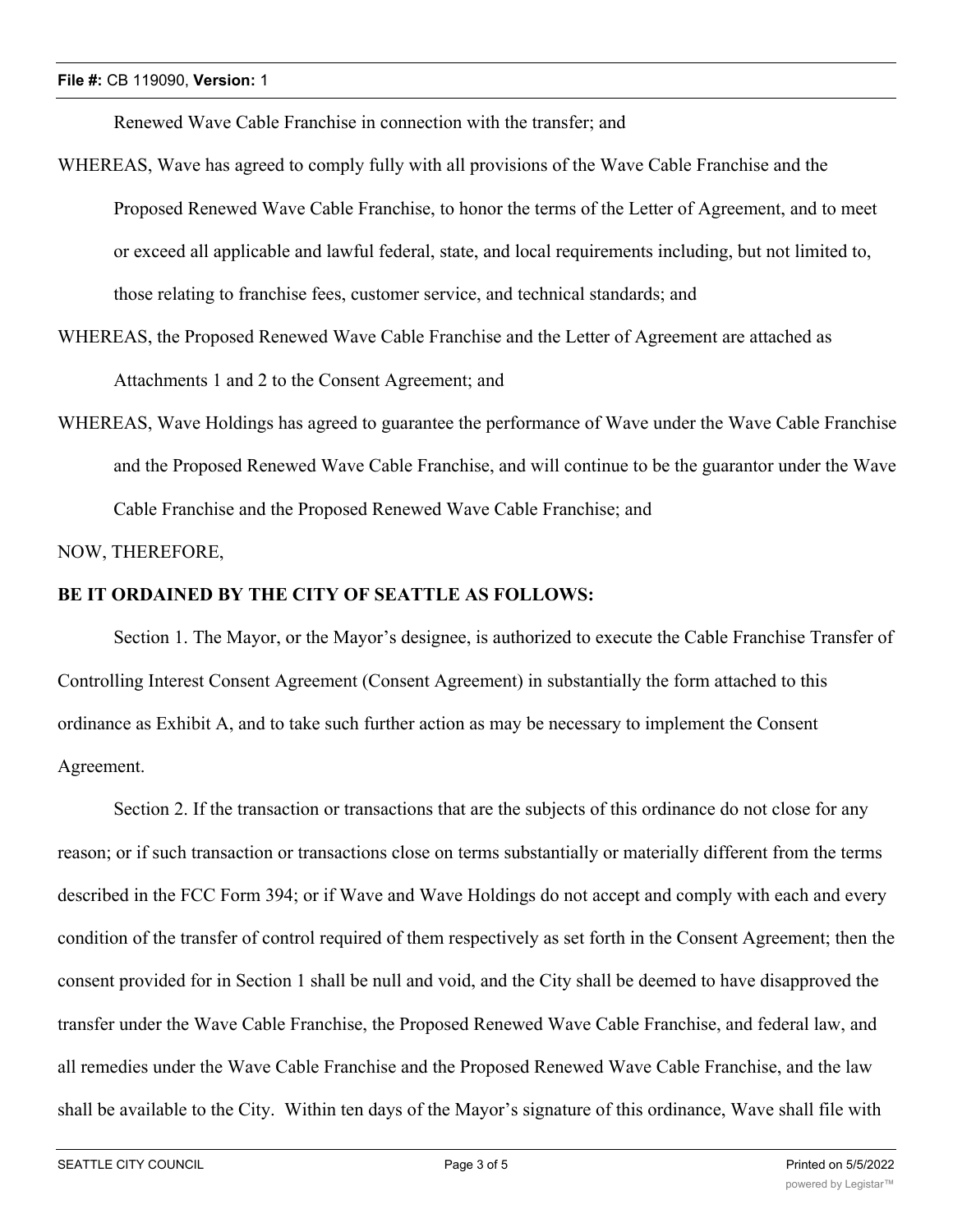the City Clerk a fully executed Consent Agreement, substantially in the same form as Exhibit A to this ordinance, and shall send a copy of the same to the Director of the Office of Cable Communications.

Section 3. Any act consistent with the authority of this ordinance taken after its passage and prior to its effective date is ratified and confirmed.

Section 4. This ordinance shall take effect and be in force 30 days after its approval by the Mayor, but if not approved and returned by the Mayor within ten days after presentation, it shall take effect as provided by Seattle Municipal Code Section 1.04.020.

| Passed by the City Council the                           | day of | , 2017, and signed by |
|----------------------------------------------------------|--------|-----------------------|
| me in open session in authentication of its passage this | day of | 2017.                 |

President of the City Council

Approved by me this day of  $\qquad \qquad$ , 2017.

Tim Burgess, Mayor

Filed by me this \_\_\_\_\_\_\_\_ day of \_\_\_\_\_\_\_\_\_\_\_\_\_\_\_\_\_\_\_\_\_\_\_\_\_, 2017.

Monica Martinez Simmons, City Clerk